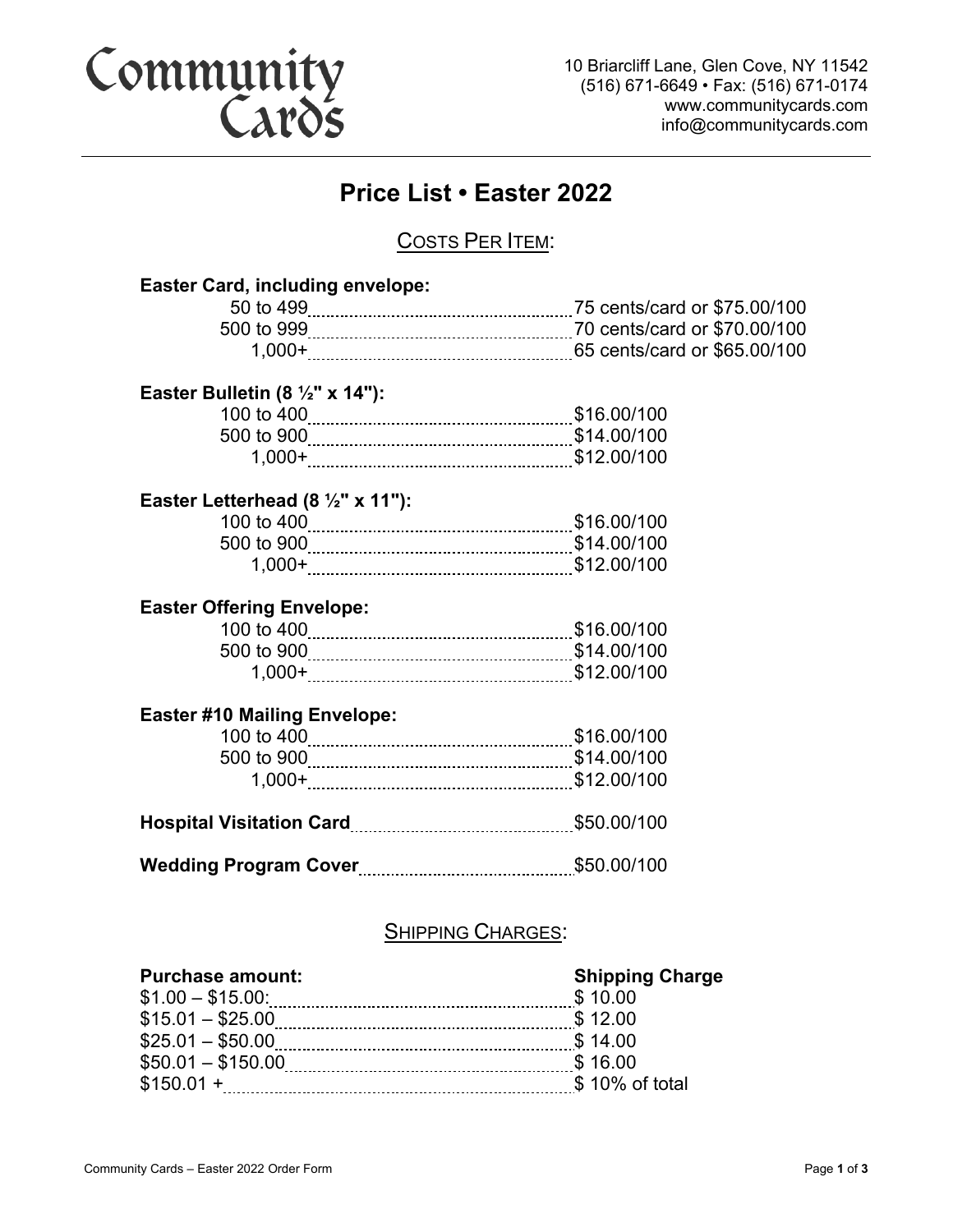# Community<br>Cards

## **Shipping & Order Information**

### **PLEASE READ CAREFULLY**

- Items ordered will be shipped UPS. Please give us a mailing address not P.O. Box #. UPS does not deliver to a P.O. Box number.
- Due to constant increases in the cost of shipping we are compelled to pass on the shipping charges to the customer. Orders must be prepaid with shipping charges included.
- If your order is not prepaid you will be charged a \$10.00 fee for handling.
- Shipping Charges are listed at the bottom of the PRICE LIST.
- Orders will be shipped no later than 4 business days after receipt of order.
- Minimum order of Easter stationery and envelopes is 100 with multiples of 100.
- Please note: 6"x 9" envelopes are included with each Easter Card ordered at no additional cost.

## **Questions?**

Call us at (516) 671-6649 or fax us at (516) 671-0174 or email us at info@communitycards.com. The best time to call would be from 9:00am to 11:00am EST. If we are not available to answer your call, please leave a detailed message on our voice mail or fax us at anytime.

Thank you!